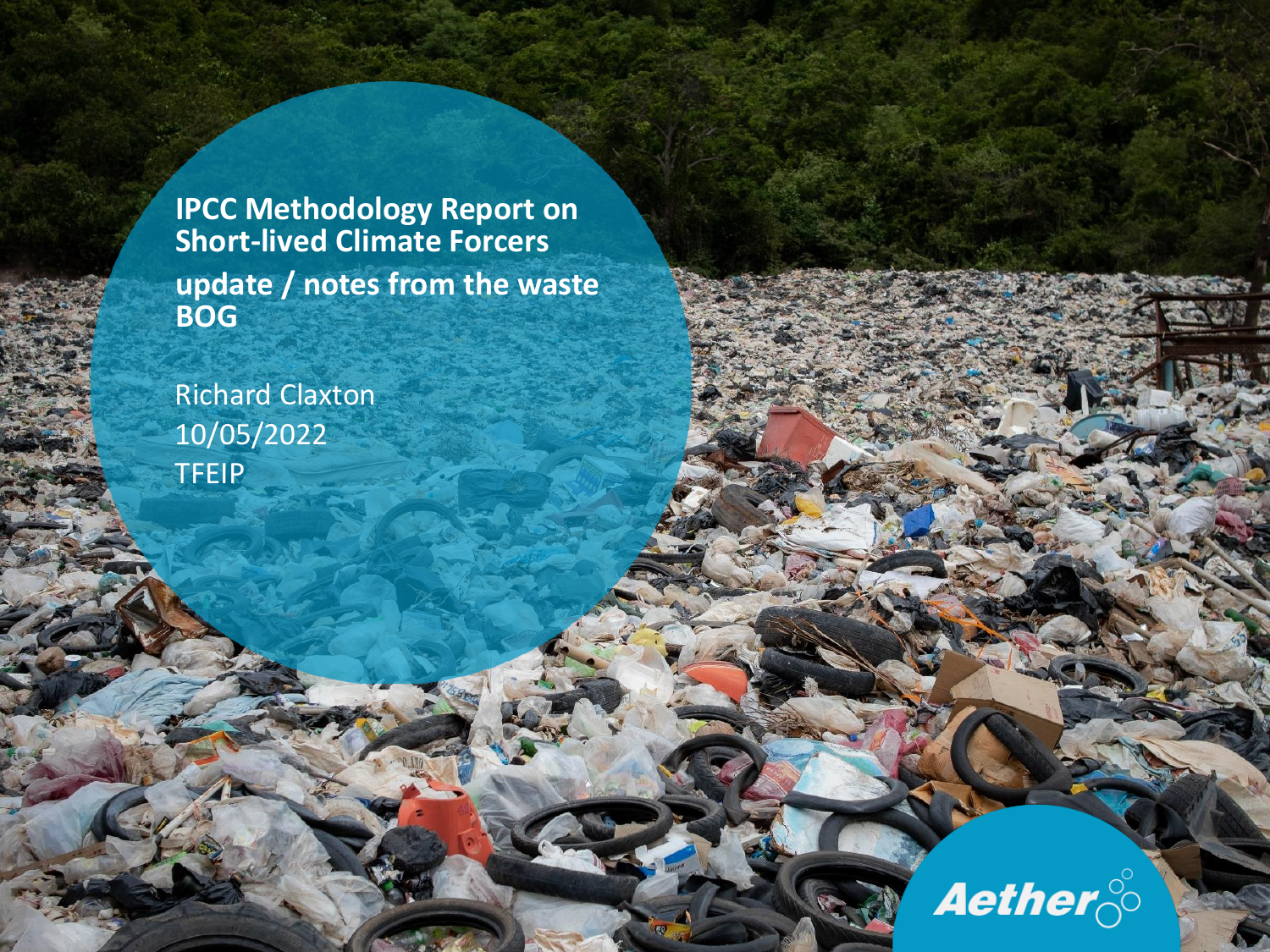# Role and remit of the waste BOG

- Contribute to the IPCC TFI work on developing a methodology report for SLCFs
- This is an ongoing effort project overview presented by Kiyoto Tanabe in yesterday's session on 'International News'
- First step was the collation of existing methodologies, data and EFs that allow for the estimation of SLCF emissions – good sense check on the status and gaps in EMEP/EEA 2019
- The virtual sessions (13-20 October 2021) included sectoral breakout groups (BOGs) with the remit to:
	- Understand the key sectoral and cross-sectoral messages / issues
	- **■** Identify knowledge gaps
- Remember: IPCC guidance is global, and approaches should be globally representative where possible
	- **This has implications for Default/T1 data and EFs as well as for higher tier guidance**

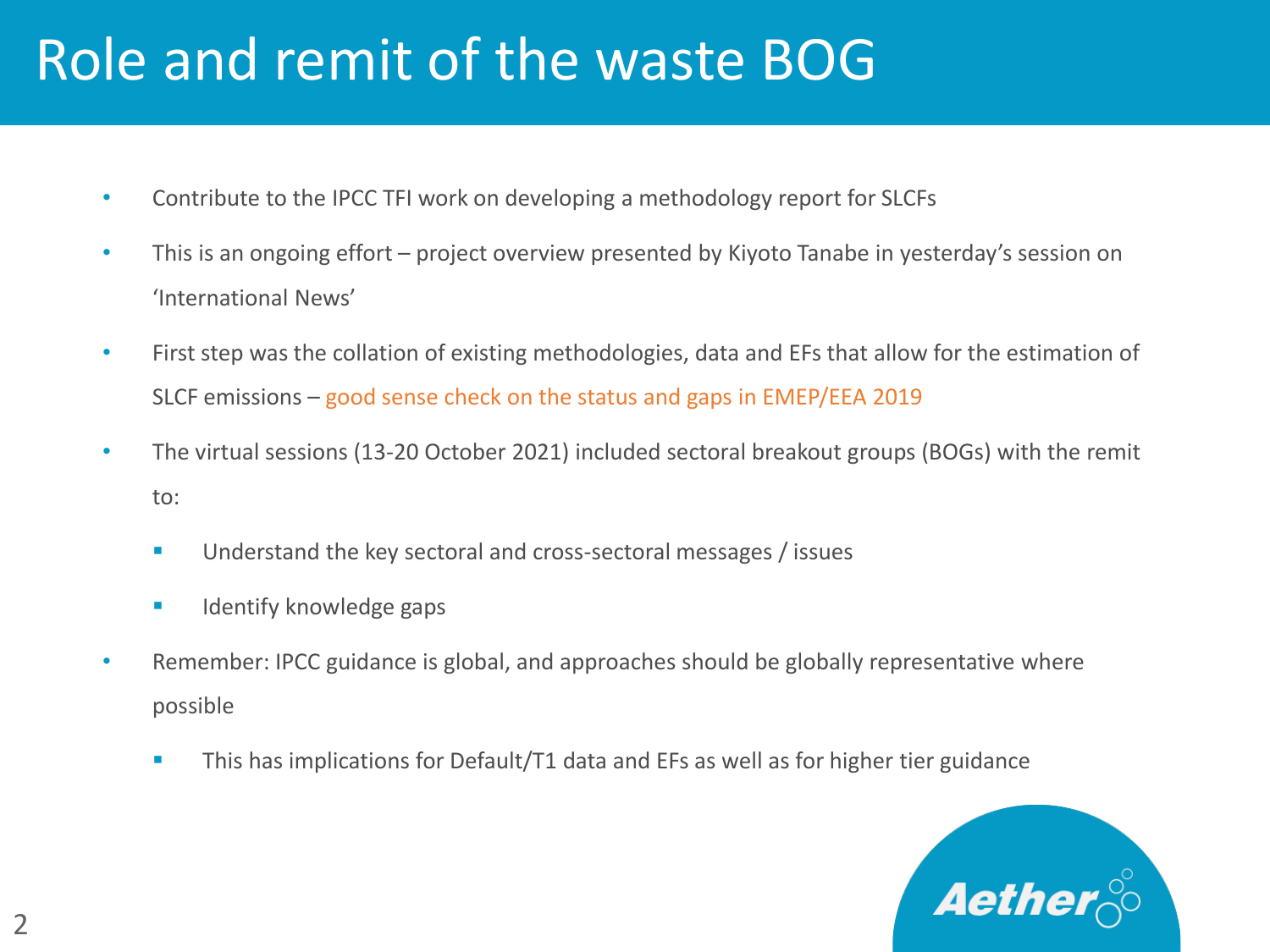# Key messages / considerations

#### **Key Categories**

- 4.C. Waste Incineration & Open Burning of Waste is a dominant source of air pollutant emissions. Efforts to develop robust estimates of activity data and EFs for this category should be prioritized
	- 4.A (and 4.D) generate most effort for primary GHGs (CH4)

#### **Impact/Importance of Waste Emissions**

- Waste emissions from many categories (e.g., landfill fires, landfill flares, open burning) have a greater impact at the local level (e.g., local air quality impacts next to landfills), than at the national or global level.
	- Bring gridded/spatial reporting into IPCC?

#### **Uncertainties**

• Limited activity and EF data result in large uncertainties in air pollutant emissions from the waste sector, BUT these uncertainties should not limit efforts to develop robust emission estimates for Waste

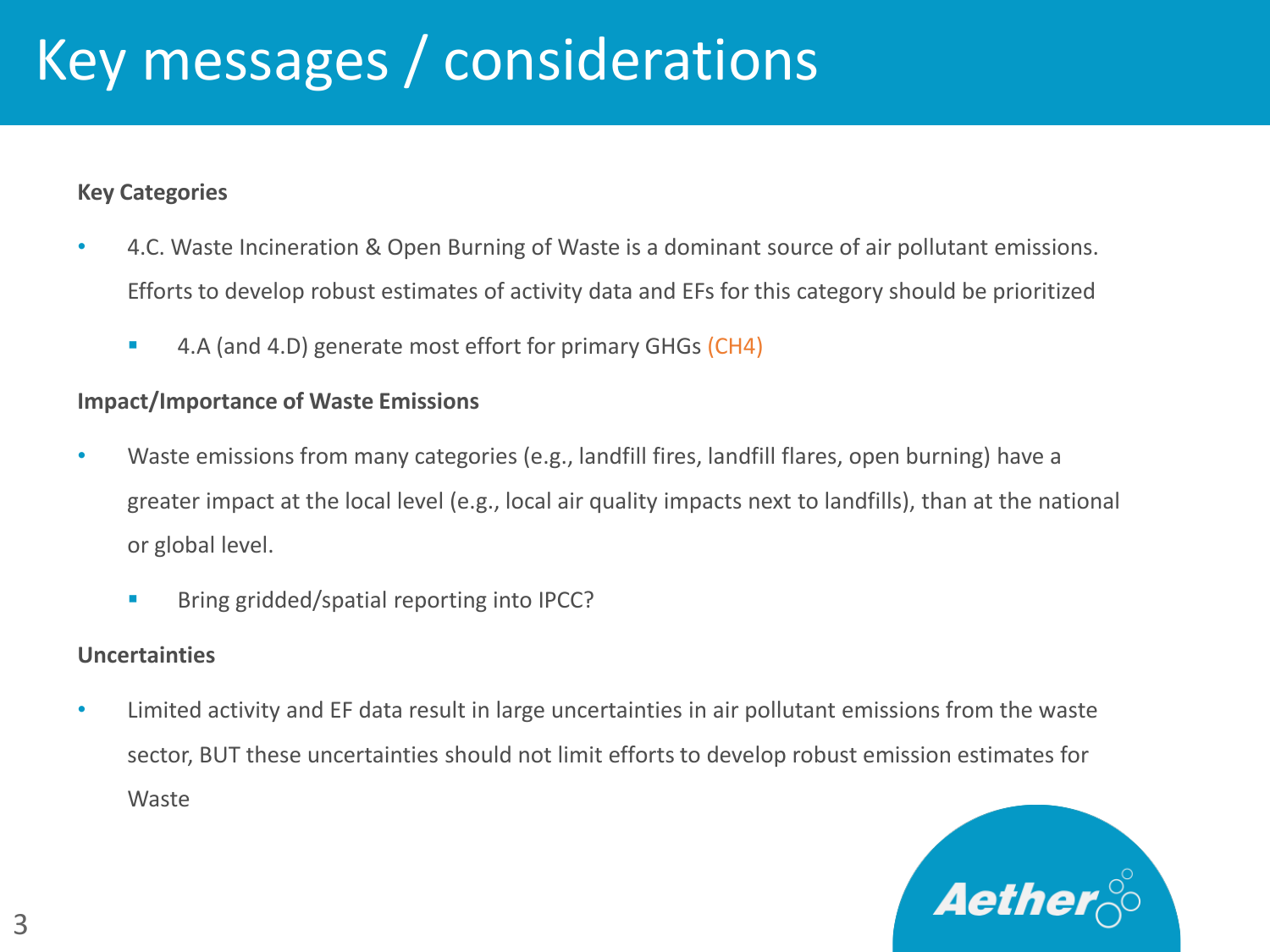## Sectoral issues

- **Split out SWD into three subcategories** to distinguish between:
	- $4.A.1.a -$  Landfill fires (PM (BC/OC), NOx, CO, NMVOC, SO2)
	- $\blacksquare$  4A.1. $\blacksquare$  Flaring (PM (BC/OC), NOx, CO, NMVOC, SO2)
	- 4.A.1.c Decomposition (CO, NMVOC, NH3)
- **Cross-sectoral issues** are relatively well known
	- **E** Allocation of emissions when energy recovery is in place (energy/waste 5A/5B/5C/5D)
	- Manure handling (AFOLU/waste 5B/5D)
	- Sludge handling (energy/AFOLU/waste 5A/5B/5C/5D)
	- Agricultural / crop burning (AFOLU/waste 5C)

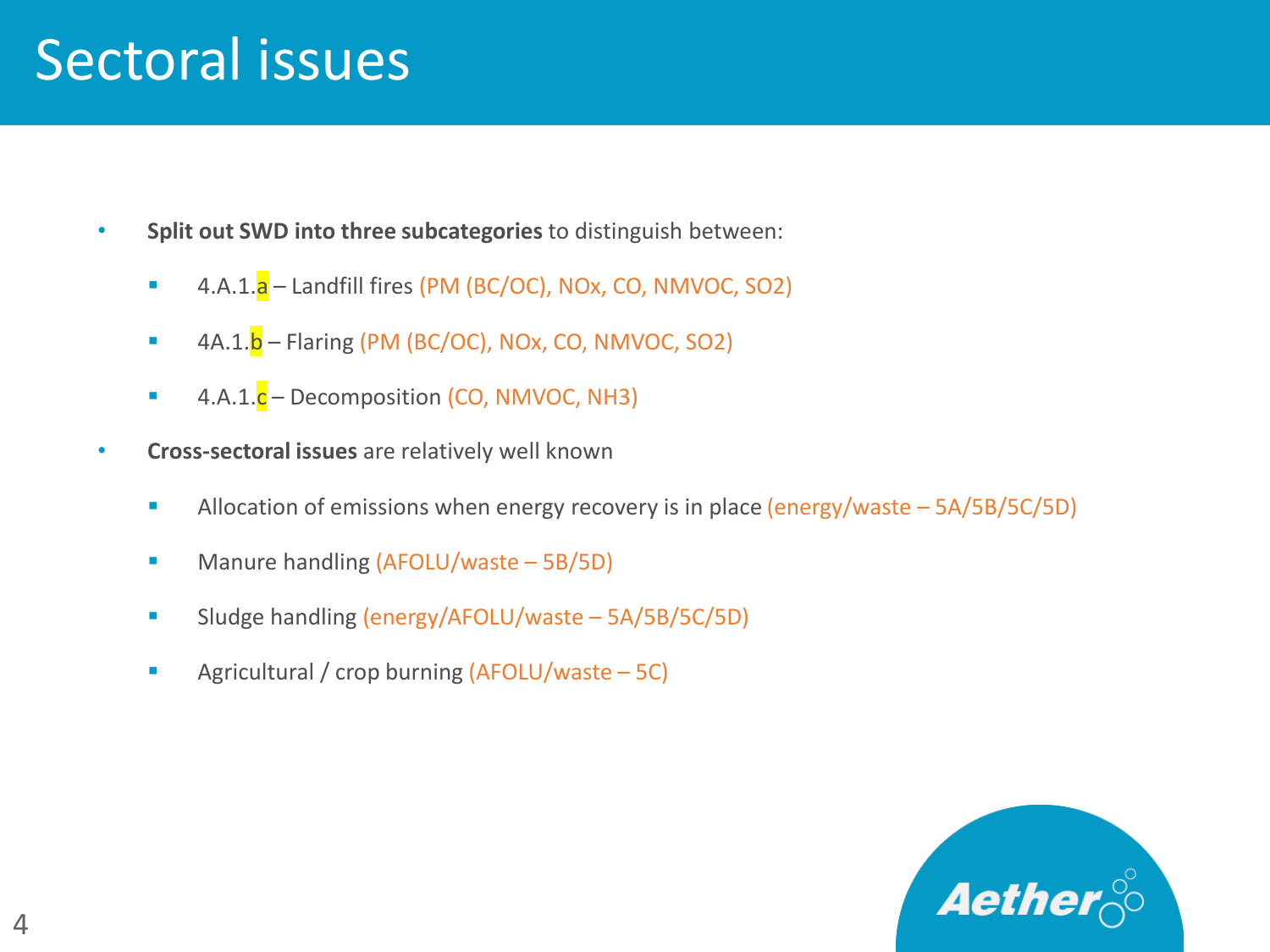# Knowledge gaps identified

- 4.A SWDS landfill fires / smouldering / flaring
	- Need for regional data and consideration of defaults for different landfill types (managed / unmanaged)
- 4.B Biological treatment limited data on composting and green waste, N in feedstock
	- Regional EFs for composting
- **4.C Incineration and open burning**
	- equation to estimate the amount of open burned waste (both Pfrac and Bfrac)
	- Lack of technology / region-specific EFs
	- Need for non-lab EFs for tire burning
	- **EXEDENT Incineration and environmental conditions poorly covered in existing guidance e.g. waste / soil** moisture, meteorology, level of smoulder
- 4.D Wastewater differing methods between EMEP/EEA (wastewater treated) and USEPA NEI (flow rate)

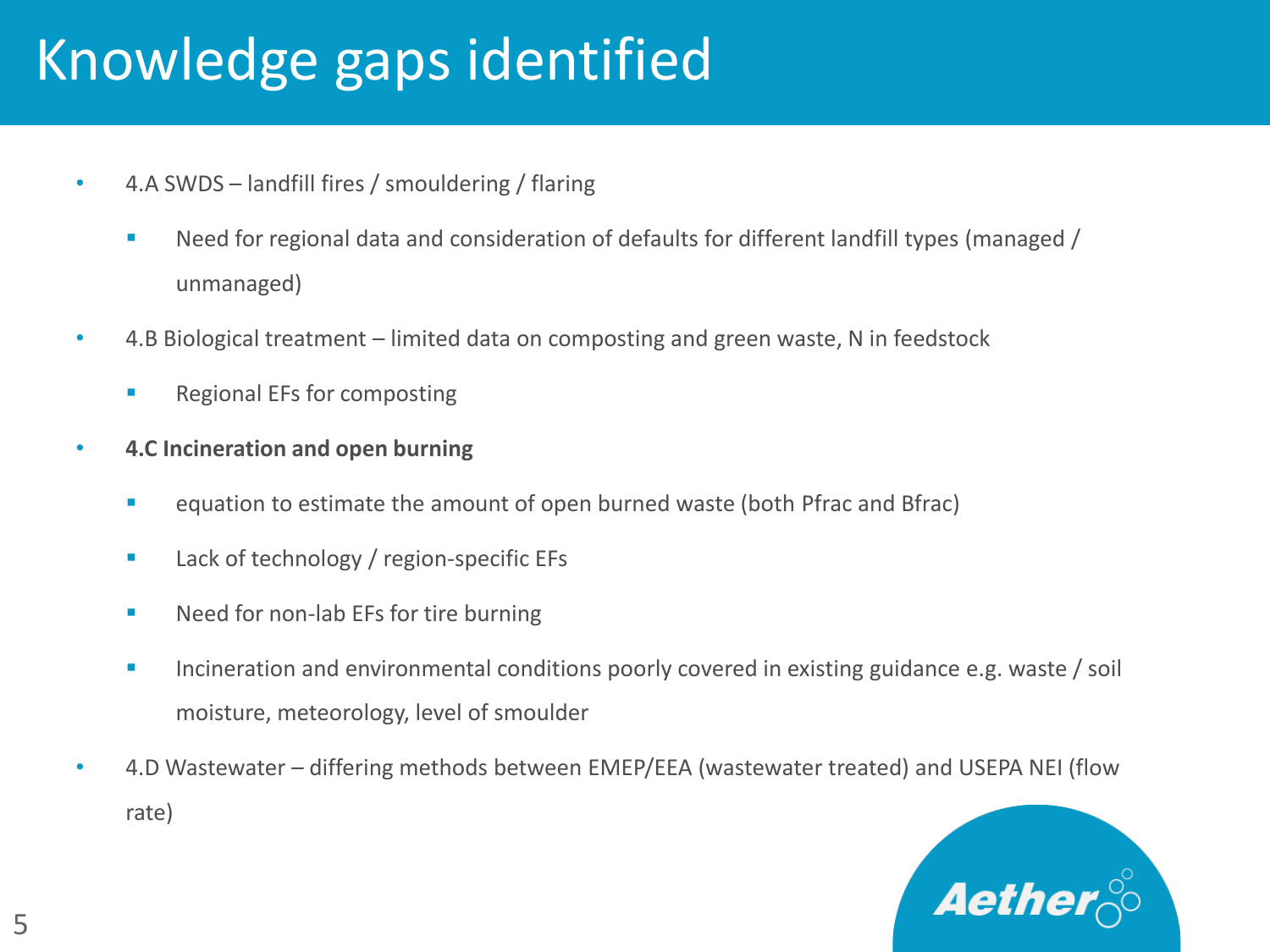

- We will continue to work with TFI and its collaborators to share input from the EMEP/EEA community
- Please let us know if you have national research plans or input relevant to the development of global guidance methodologies on **SLCFs**

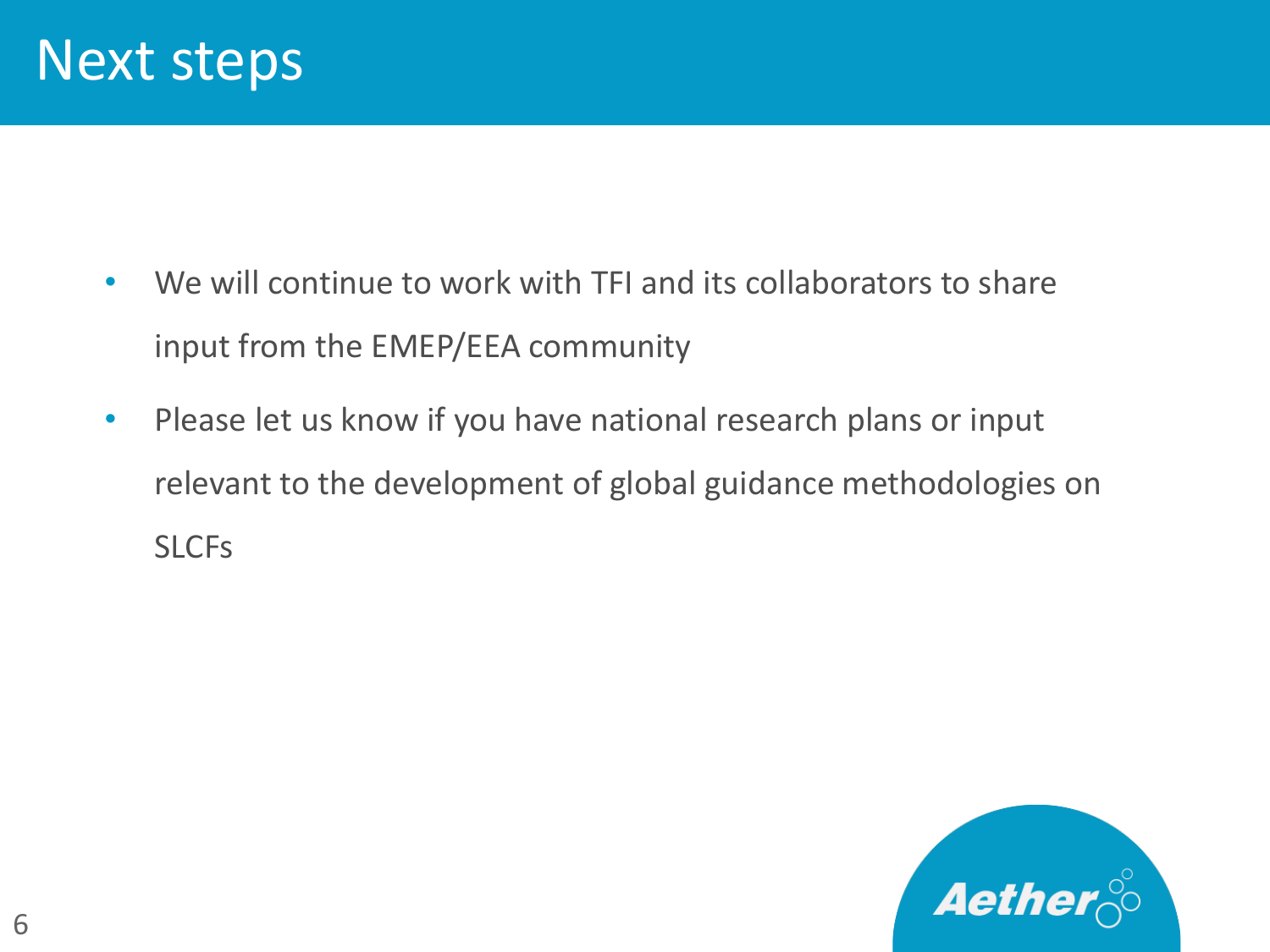## Waste BOG contributors

- **Baasansuren Jamsranjav (TSU)**
- **Jongikhaya Witi (Facilitator)**
- **Erin McDuffie (Rapporteur)**
	- **Richard Claxton**
- **Premakumara Dickella Gamaralalage**
	- **Qingxian Gao**
	- **Rebecca Garland**
	- **Céline Gueguen**
	- **Zbigniew Klimont**
- **Patricia Krecl Abad**
	- **Hanna-Lii Kupri**
- **Guadalupe Alejandra Martinez Nuñez**
	- **Marlene Schmidt Plejdrup**
		- **Steven Smith**
		- **Betül Demirok (TFB)**
	- **Said Abdallah Batouli (TFB)**
	- **Kiyoto Tanabe (TFI Co-Chair)**
		- **Thomas Wirth (TFB)**